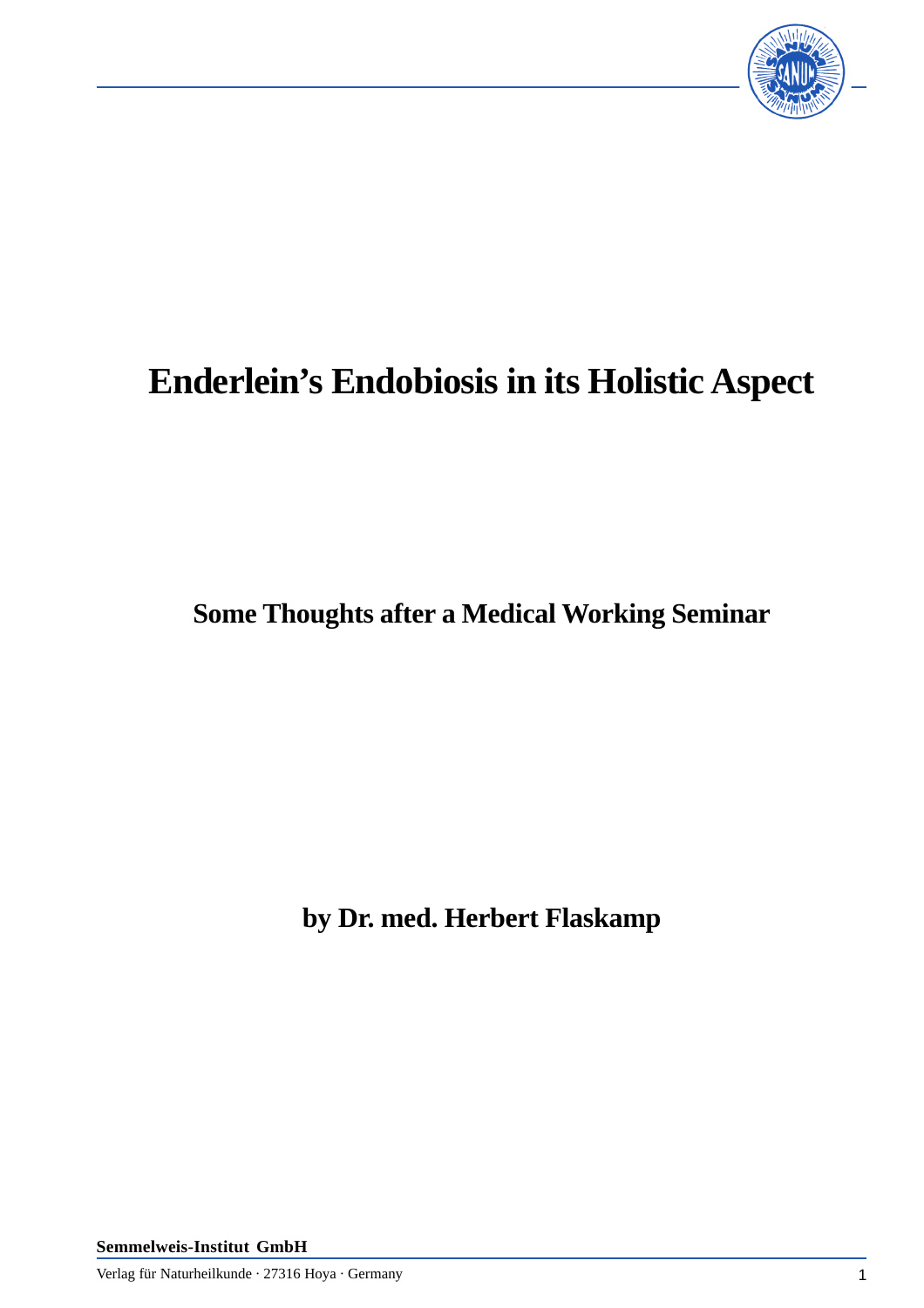Editor's preliminary remark: *It is well known that the holistic therapeutic approach of the SANUM preparations permits many combination possibilities with other holistically oriented remedies and methods. One tried and tested example of this is the use of SANUM remedies per injection at acupuncture points, as reported on regularly in the SANUM Post under"SANUM Therapy on the Meridians". This combination method of parenteral administration can achieve a favorable and lasting reinforcement of the medication's effectiveness. The following article also deals with a holistic therapeutic approach in which isopathic homeopathic remedies are used in combination with ancient Ayurvedic medical wisdom. The guiding concept here is improved allocation of remedies to the various clinical pictures. Certainly, this combination is also an interesting aspect of the application of remedies. Broader based trial and observation is crucial to any improvement in therapeutic efficacy.*

Concepts such as *Pleomorphism, Symbiosis* and *Cyclogeny* are inseparably linked with the name of the researcher and microbiologist Professor Günther Enderlein. By way of reminder: *Pleomorphism* refers to the fundamental metamorphic ability of microorganisms, *Cyclogeny* to the cyclical metamorphosis and development of these microorganisms into their various manifestation and active forms. As we know, Professor Enderlein named the symbiotic-botanical protogerm in the erythrocyte the *Endobiont,* which lives in true symbiosis - i.e. in communication - with its host organism. External factors and multiplication of the *Endobiont* can give rise to a process, in which the symbiotic equilibrium is disrupted in such a manner as to be diseasepromoting. According to Enderlein, diseases are based on an upward development of the *Endobiont* into equivalent parasitical growth forms with their own individualized metabolism, which poisons the bodily fluids. In this context, the old saying applies: "The agent counts for nothing, but the milieu is everything." The causative factors are counter-biological diet and lifestyle, leading to milieudamaging disturbance of the acidbase balance in the body, as a result of which the symbiotic orientation of the *Endobiont* in the host body is unfavorably altered.

This is the basis upon which Professor Enderlein developed his "Isopathic Therapy", for which the mold strains Mucor racemosus and Aspergillus niger provided the starting point. Both microorganisms appear as *Endobionts* in various developmental stages in the bodies of nearly all warmblooded animals. The lowervalency phases of Mucor racemosus manifest themselves as Protits, Symprotits, Chondritids and Fibrins. In a subsequent phase, the *Endobiont* makes the transition from the primitive to the bacterial phase. However, as the *Endobiont* expands its metabolism from the lower valencies on up, its harmfulness to the host body



increases. Above all, it is bad dietary habits that involve the steady consumption of large quantities of animal protein that is significant for the autogenization and upward development of the *Endobiont* into a bacterial stage. This mutual functional disturbance manifests itself as a number of manylayered clinical pictures, including geloses, rheumatism, arthritis, spondylosis, anemia, leukemia, cerebral sclerosis and paralyses.

With these insights as a foundation, various medications were developed over time, derived from Chondritins of the *endobiontic* organisms, which are known to bring about a beneficial breakdown of the harmful phases by copulating with these parasitical forms developing in the patient's body. Among the oldest SANUM preparations of this sort are MUCOKEHL and NIGERSAN. Other SANUM preparations include ALBICANSAN, EXMY-KEHL, FORTAKEHL, LARI-FIKEHL, MUCEDOKEHL, NOTAKEHL, PEFRAKEHL, PINIKEHL, QUENTAKEHL and SANKOMBI. All of these SANUM preparations support the body's own regenerative and regulatory capabilities, and thus, enable genuine healing to take place.

Besides the long-since confirmed results, themselves based on many years of basic research, we now have in abundance the fruits of additional research in the useful application of this knowledge, above all in the therapeutic use of isopathic remedies. This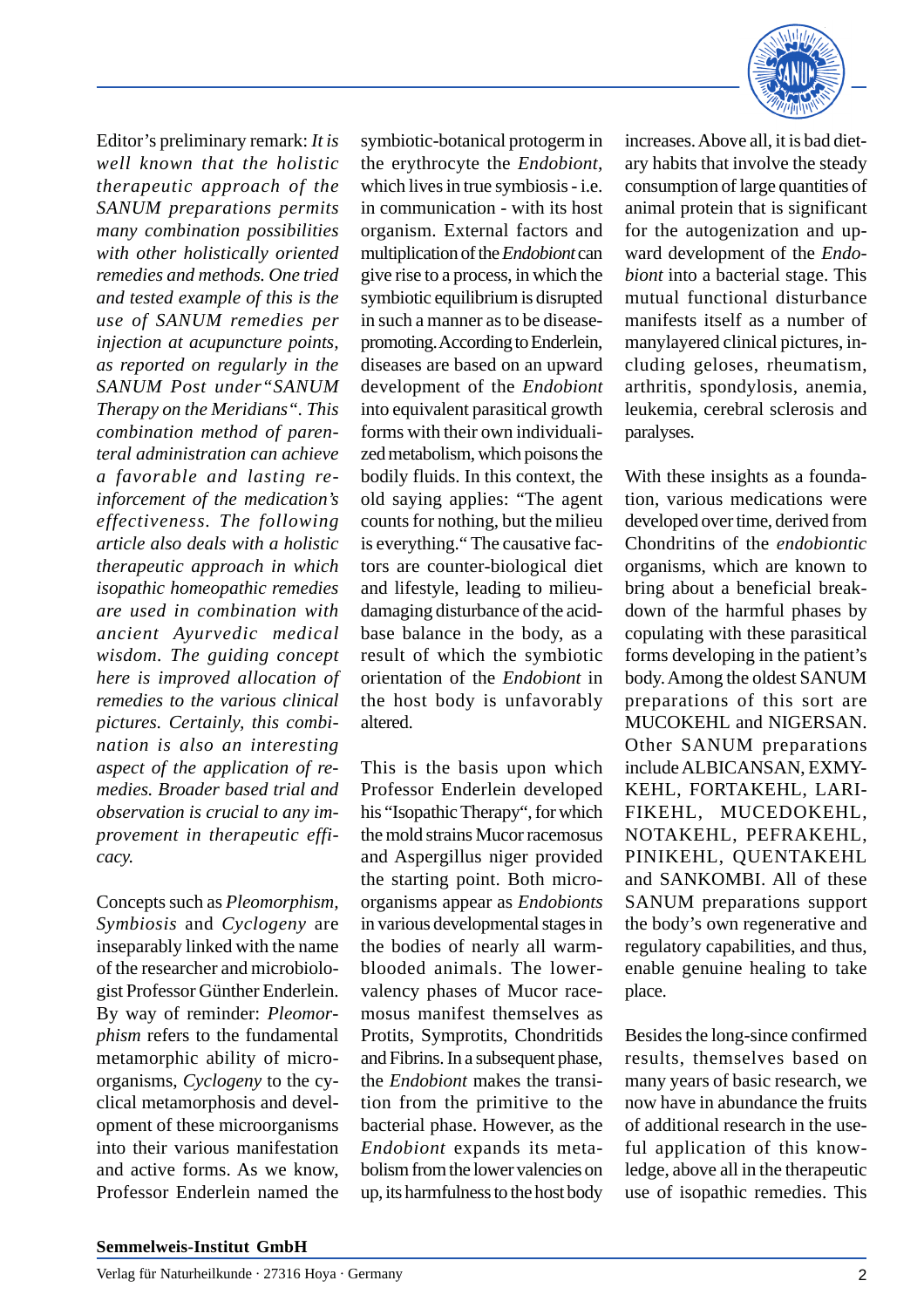



applies especially to darkfield microscopy as implemented by Enderlein, with the help of which the origins of parasitic microorganisms in the blood (and thus very early disease developments) can be observed - and therapeutic progress can also be detected and documented. Thus, the *endobiontic* developmental process can be documented and demonstrated conclusively. These options and opportunities are no doubt already well known to many of the practicioners familiar with the use of SANUM remedies in their daily practice.

But deeper and applicationoriented forays into the thought processes underlying the theory and practice discussed here not infrequently lead one into difficulties. This applies to diagnosis as well as to therapy. Over the course of many years, SANUM therapy has convincingly demonstrated its effectiveness against a great many different clinical pictures, but for many therapists, their introduction into SANUM therapy has showed how difficult it is to turn basic knowledge and scientific fundamentals into practical clinical application. Moreover, many practicioners therapeutically apply these remedies based an their own unique personal experiences.

When one considers the range of indications of the various SANUM preparations, it becomes clear that these preparations are assigned to specific symptomatologies, which are most assuredly based on comprehensive empirical knowledge about these preparations. But these assignments also include the risk that therapizing with these preparations might easily be reduced to a mere symptomatic plane - in clear contradiction to Professor Enderlein's insights and intentions, who was always

concentrated on the "process ever in flux" of disease and therapeutic processes. It is therefore worthwhile considering letting this original viewpoint dissolve once more into the assignment of the SANUM remedies, thus making it easier for inexperienced therapists to understand the therapeutic concepts.

In this context, the viewpoints and thought processes of other cultures - whose holistic grasp of medicine is likewise familiar with transformational phases in organic and bodily processes - can be helpful. This is valid for ancient Chinese medicine as well as for the ancient medicine of the *Ayurveda*. Translated literally, *Ayur-Veda* means "science of life". With a viewpoint, which seems quite modern and contemporary to us, man is seen as a unity of



## **Semmelweis-Institut GmbH**